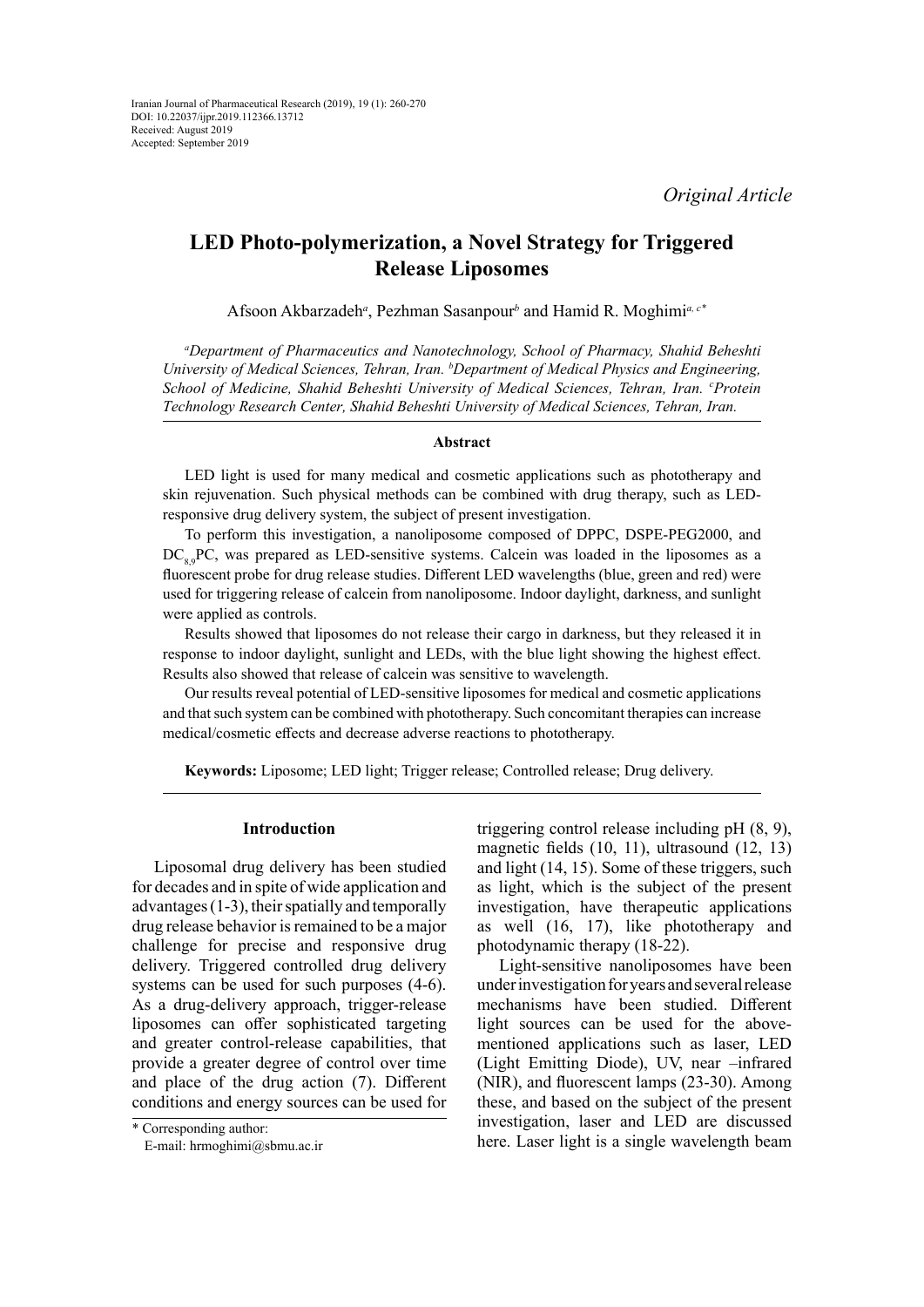$$
CH2-O-C-(CH2)8-C \equiv C-C=C-(CH2)9-CH3
$$
  
\n
$$
\begin{vmatrix}\n1 & 0 \\
0 & \text{CH} & -O-C\\
CH2 - C = C-C \equiv C - (CH2)9-CH3\n\end{vmatrix}
$$
  
\n
$$
\begin{vmatrix}\n1 & 0 \\
0 & \text{CH} & -(CH2)2-N+-(CH3)3\n\end{vmatrix}
$$

**Figure 1.** (1,2 bis(tricosa-10,12-diynoyl)-sn-glycero-3-phosphocholine ( $DC_{80}PC$ ) molecular structure

at a high intensity and LED has a narrow range of wavelength, lower intensity and is safer. Both light sources are used in different areas of the body, including the eyes and skin (31-37) and are used for cosmetic applications such as skin rejuvenation, acne treatment, and hyper-pigmented spot removal (38-44). In comparison to laser, LED is much safer and more user friendly. Teuschl *et al.*, studied the healing effects of blue and red LED lights on different type of cells in an *in-vitro* scratchwound model and showed that these effects depend on the wavelength (18).

In terms of liposomal drug delivery, laser has been used extensively for triggering liposomes using photo-responsive compounds such as plasmalogen, bis-sorb PC, and azobenzene (45-47). However, there is not much data on application of LED in liposomal drug delivery. Of the rare studies in this area, Bisby *et al.*, showed that blue LED is able to trigger the release of cargo from Bis-Azo PC coating liposomes that works through photoisomerization (48).

In the present investigation, we introduce application of LED light with different wavelengths in trigger release of drugs from the liposomes using photo-polymerization mechanisms provided by (1,2 bis(tricosa-10,12-diynoyl)-sn-glycero-3-phosphocholine  $(DC_{8.9}PC)$ .  $DC_{8.9}PC$  is a diacetylene lipid (Figure 1) and has two diacetylenic hydrocarbon chains which in exposure to light, can bind with maximum 4 nearby  $DC_{89}PC$ molecules to make a polymeric cross-linked network.  $DC_{80}PC$  polymerization have been studied and was concluded that it only occurs

when the matrix lipid has a liquid condensed phase in the monolayer or a gel phase in the bilayer liposomes (49), therefore closely packed DPPC matrices have been chosen for the current study.

#### **Experimental**

#### *Materials*

1,2-dipalmitoyl-sn-glycero-3-phosphocholine (DPPC,  $> 99.8\%$ ), and 1,2-distearoyl -sn-glycero-3-phosphoethanolamine-N-[methoxy(polyethylene glycol)-2000 (DSPE-PEG2000, >98.8%) were purchased from Lipoid GmbH (USA), (1,2 bis(tricosa-10, 12-diynoyl)-sn-glycero-3-phosphocholine  $(DC_{0.9}PC, > 99\%)$  were purchased from Avanti Polar (USA), calcein and HEPES were purchased from Sigma (Germany), cobalt chloride (CoCl<sub>2</sub>.  $6H_2O$ ), methanol and chloroform were purchased from Merck (Germany). All other materials were of pharmaceutical grade.

#### *Preparation of liposomes*

Light-sensitive calcein-loaded liposomes were prepared and used in the investigation. For this purpose, a liposomal formulation containing DPPC (86 mol%),  $DC_{89}PC$  (10 mol%), and DSPE-PEG2000 (4 mol%) reported by Yavlovich and coworkers (50), was chosen here. They used this system as laser-sensitive liposomes (not LED). For the present study, the system was loaded with 0.1 mM calcein as described below.  $DC_{89}PC$  is the light sensitive moiety and DSPE-PEG2000 increase the stability of liposomes *in-vitro* (50). Increased stability is expected to prevent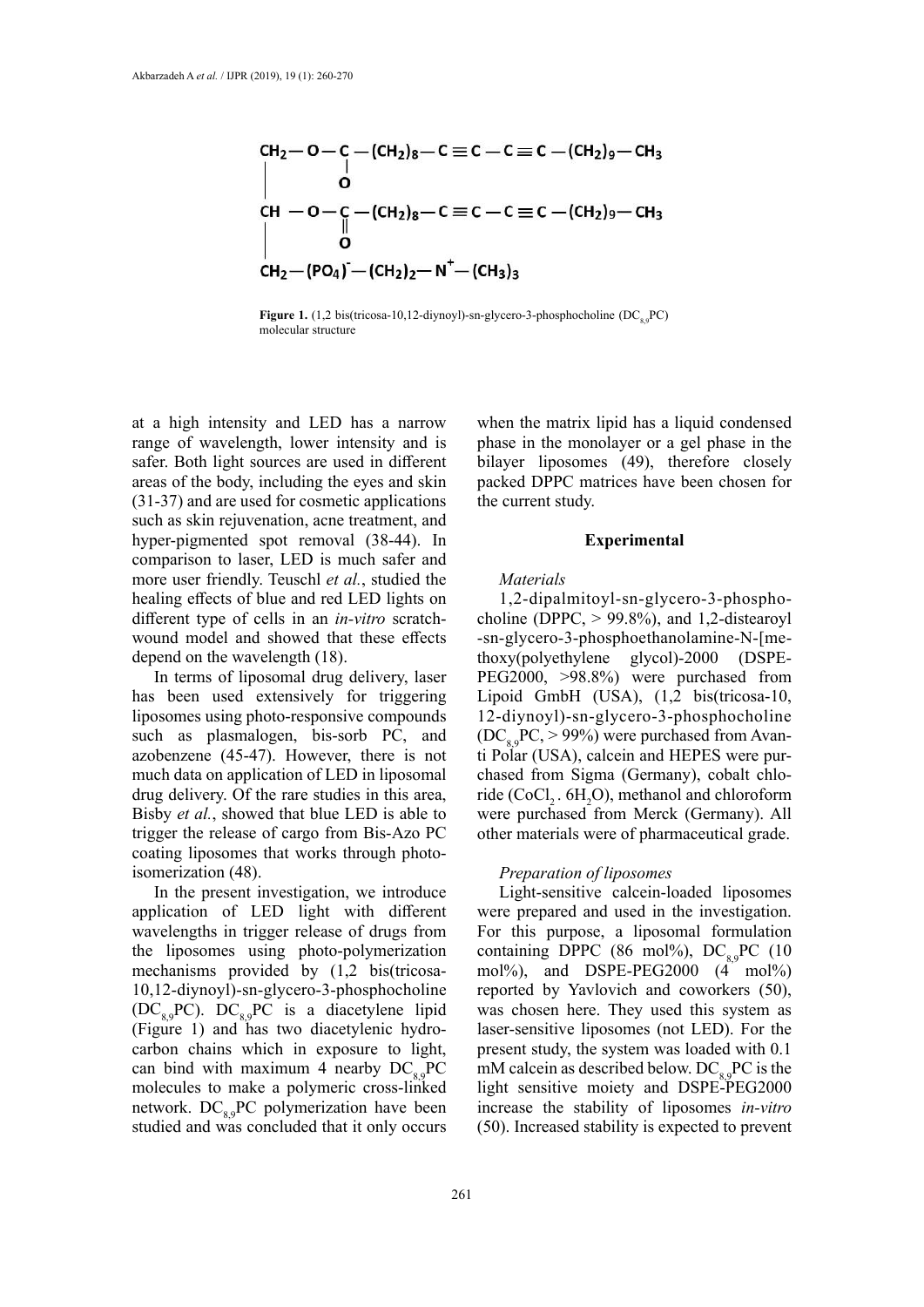unwanted drug release in the absence of the trigger, an important factor for triggeredrelease systems including our LED-responsive liposomes.

Nanoliposomes were prepared by a lipid film hydration method. Probe sonication was used to reduce their size and increase their uniformity. To perform this method, lipids  $(DPPC/DC<sub>8.9</sub>PC/DSPE-PEG-2000)$  were dissolved in chloroform:methanol mixture (2:1) in an amber vial. The organic solvent was then evaporated at room temperature under nitrogen gas flow while the vial was rotated. To remove trace amount of solvent, the vial was kept under vacuum desiccator overnight. 1ml of HEPES buffer (10 mM HEPES, 140 mM NaCl, pH 7.5) containing 1 mM calcein was then added to the lipid film and the mixture was sonicated by probe sonicator (Ultrasonic Technology Development Co., Iran) for 5 min (10 sec on,10 sec off, 376 W).

Liposomes were then characterized for size, uniformity, and zeta potential. Images of liposomes was also studied using Atomic Force Microscopy (AFM) and Cytation Imaging Reader as described below.

### *Size and zeta potential*

Zetasizer Nano ZS ZEN3600 (Malvern Co., England) was used to evaluate the zeta potential, particle size and polydispersity index (PDI) of the prepared nanoliposomes at room temperature. Sizing technique is by dynamic light scattering (DLS) and zeta potential uses laser doppler velocimetry (LDV). Nanoliposomes were diluted in distilled water (1:9), then poured in quartz cell and their size and zeta potential were evaluated.

# *Quenching of free calcein*

To discriminate between free and entrapped calcein,  $CoCl<sub>2</sub>.6H<sub>2</sub>O$  was added to the prepared liposomes to quench the free calcein (51). Cobalt chloride does not enter liposomes and remain in the external medium (52), therefore, only the released calcein after liposomal breakdown is quenched. In the case liposomes breakdown, the released calcein will all be quenched. For this purpose, 10  $\mu$ l 40 mM CoCl<sub>2</sub> was added to the prepared nanoliposomes in HEPES buffer (5:95) and vortexed for 30 seconds.

#### *Imaging*

To evaluate the morphology of liposomes, the system was studied by imaging using AFM and cytation imaging reader. AFM images were taken with the Nanowizard II AFM, with the intermittent mode manufactured by JPK Company (Germany). 50-100 µL of the prepared nanoliposomes were spread on a microscope slide, dried at room temperature and AFM images were then obtained at the same temperature.

The fluorescence images of the nanoliposomes were taken using the Cytation Imaging Reader (Cytation III) with the GEM5 software (BioTEK, USA). This technique showed calcein loaded nanoliposomes as green spots. This technique uses  $\lambda_{\text{Em}}$  and  $\lambda_{\text{Ex}}$  of the probe, which were adjusted to be 511 and 485 nm, respectively for calcein.  $\lambda_{\text{Em}}$  and  $\lambda_{\text{Ex}}$  at experimental conditions were measured here using f-2500 Fluorescence Spectrophotometer (HITACHI, Japan).

### **Release studies**

Release studies at different light conditions were performed using blue, green, red and white (blue+green+red) LEDs (Table 1), as described below.

Release of calcein from liposomes under different LED light wavelengths was investigated at room temperature. The quenched nanoliposome mixture split into several vials and each vial was exposed to a specific condition. The conditions included amber vial in darkness and transparent vial exposed to sunlight, daylight in laboratory, white LED light, blue LED light, green LED light and red LED light as shown in Table 1. To measure the maximum possible calcein release, liposomes were broken by methanol to release all the cargo. Methanol was added to the liposomes, and the resulting mixtures were vortexed for 5 min to lysis them. Our study also showed that water and methanol does not affect fluorescence intensity of calcein. Exposure time of the liposome to LED/lights was chosen to be 5 min, as it has been stated that longer exposure times might end to unwanted reactions (53). Cytation imaging reader was used to measure the fluorescence intensity of the samples as discussed later. Each experiment was repeated for three times.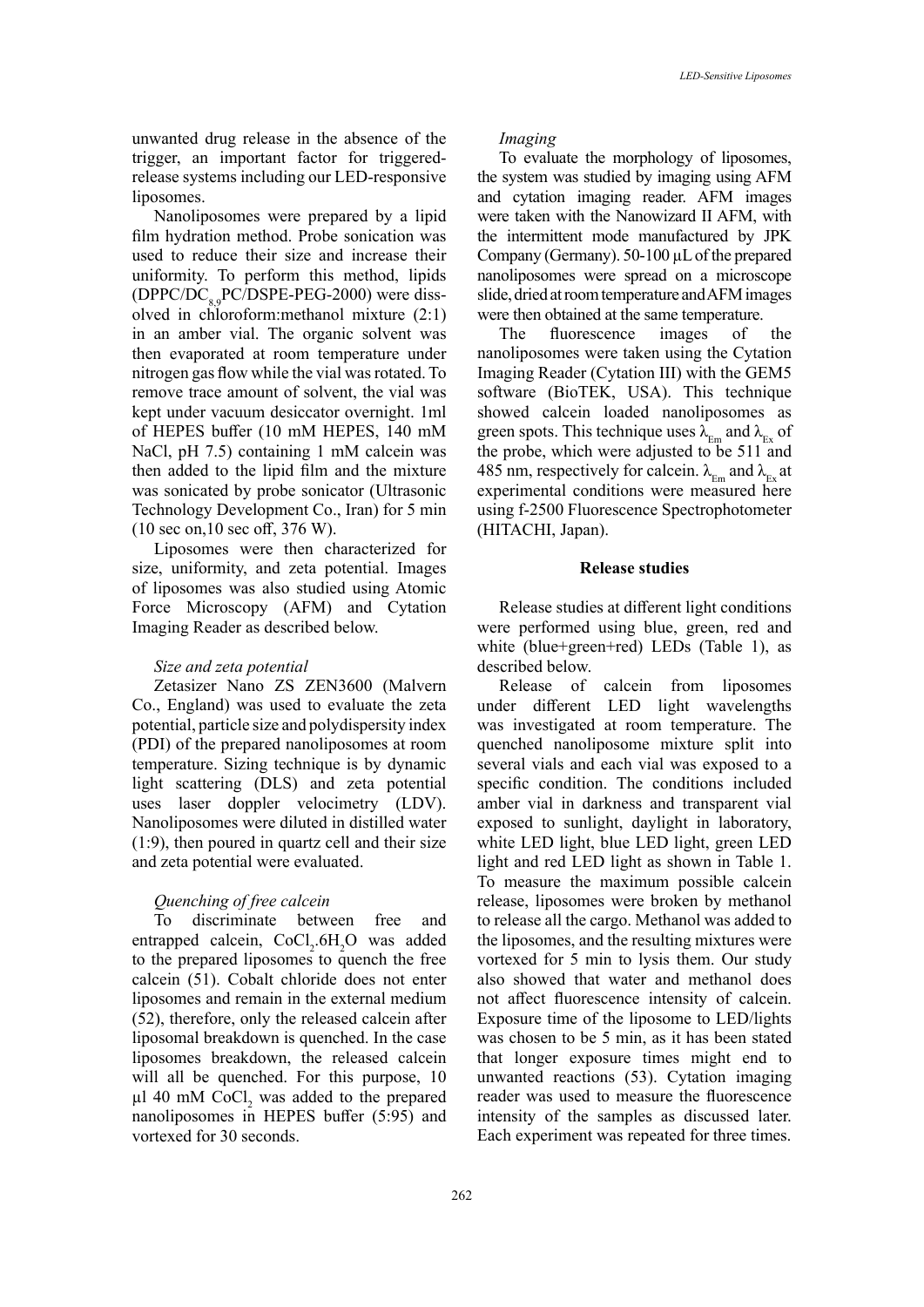#### *Calcein measurement*

The amount of calcein in the sample was measured by a fluorescence method. Calibration curve of calcein dissolved in HEPES buffer was obtained by plotting fluorescence intensity vs. calcein concentration using cytation imaging reader. A 0.1 M stock solution of calcein in HEPES buffer (10 mM HEPES, 140 mM NaCl, pH 7.5) was prepared and calibration curve was drawn up over  $10^{-9}$  to  $10^{-7}$  mM calcein in HEPES buffer using  $\lambda_{En}$  and  $\lambda_{Ex}$  of 511 and 485 nm, respectively. All points were measured in triplicates, and the experiment was performed at room temperature.

# *LED source*

Light emitting diode (LED) is a semiconductor light source that emits light when current flows through it. The LED used in the present study was manufactured and validated in our laboratory at Shahid Beheshti University of Medical Sciences. Wavelengths and intensities were validate using UV-Vis spectrometer (190-850 nm) EPP2000 StellarNet Co. (USA) and luxmeter MS6610 MASTECH Co. (USA).

# **Results and Discussion**

# *Characterization of liposomes*

Figure 2 shows the fluorescence image of calcein loaded liposomes at room temperature (a) and AFM (Atomic Force Microscope) image of the liposomal formulation (b). The fluorescence image shows round hollow nanosize particles containing fluorescence agent as green spots; and AFM image indicate uniform spherical particles. The particle size of liposomes was estimated to be around 100 nm by AFM.

**Table 1.** Characteristics of the LEDs used in the current study. **Table 1.** Characteristics of the LEDs used in the current study.

| Wavelength $(nm)^a$ | Intensities (lx, in 5 cm distance) |
|---------------------|------------------------------------|
| 452                 | 53200                              |
| 511                 | 40700                              |
| 630                 | 17400                              |
| $452 + 511 + 630$   | 83600                              |
|                     | 99300                              |
|                     | 44                                 |
|                     |                                    |

<sup>a</sup> LEDs have narrow range of wavelengths which center at a specific number, shown in this table.

<sup>b</sup> Indoor daylight, is the indirect light in the lab while lamps are turned off.



Figure 2. The fluorescence (a) and AFM (b) images of nanoliposomes at room temperature. AFM image shows uniform spherical particles and green spots in fluorescence image are calcein loaded nanoliposomes.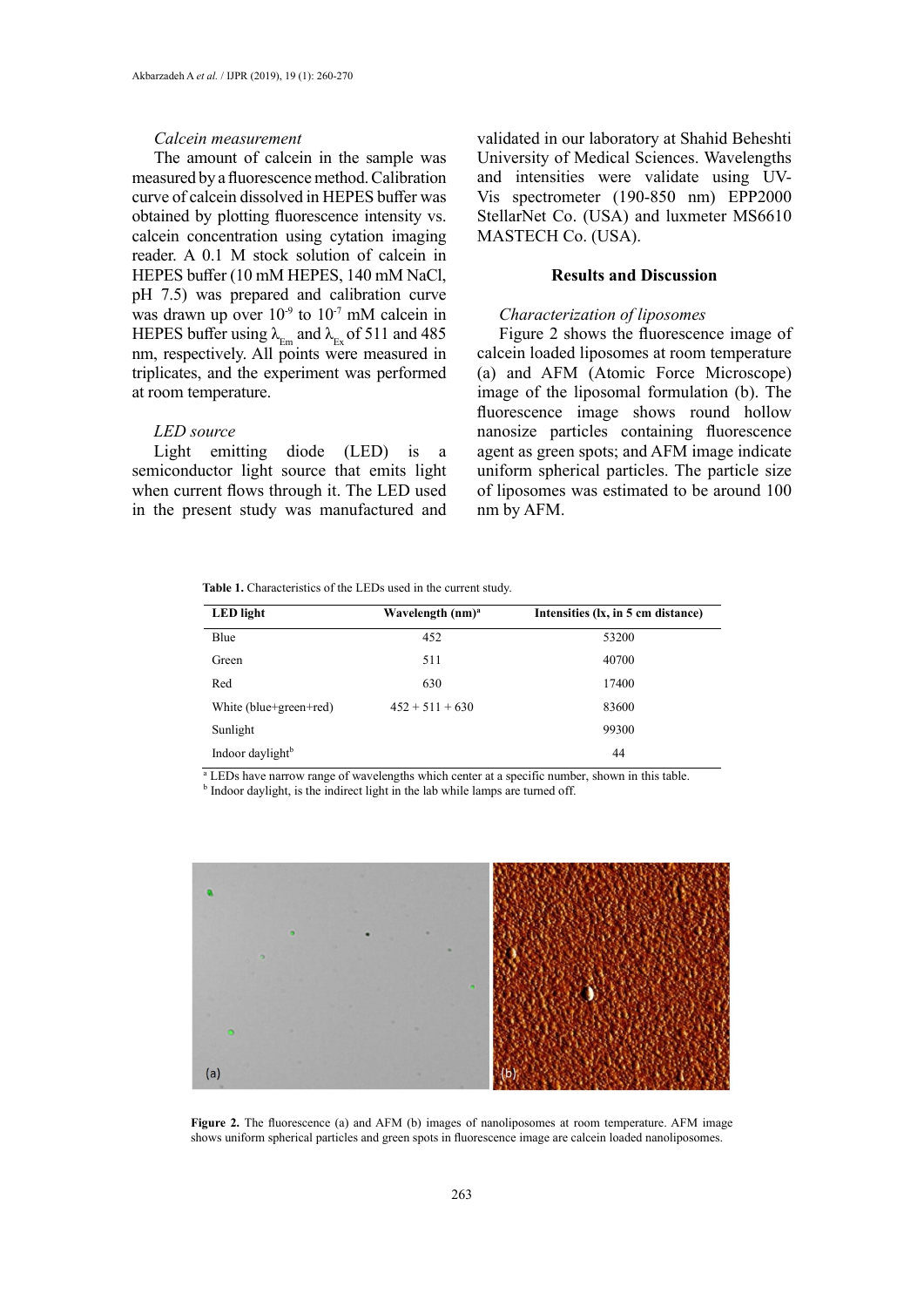

**Figure 3**. Size distribution and zeta potential of liposomal formulation; nanoliposome size is  $83.87 \pm 8.49$  nm (mean  $\pm$  SD, n = 3) and zeta potential is  $-4.66 \pm 0.7$  mV (mean  $\pm$  SD, n = 3). nm (mean  $\pm$  SD, n = 3) and zeta potential is -4.66  $\pm$  0.7 mV (mean  $\pm$  SD, n = 3).



**Figure 4.** Calcein calibration curve at pH 7.5 using cytation imaging reader at room temperature.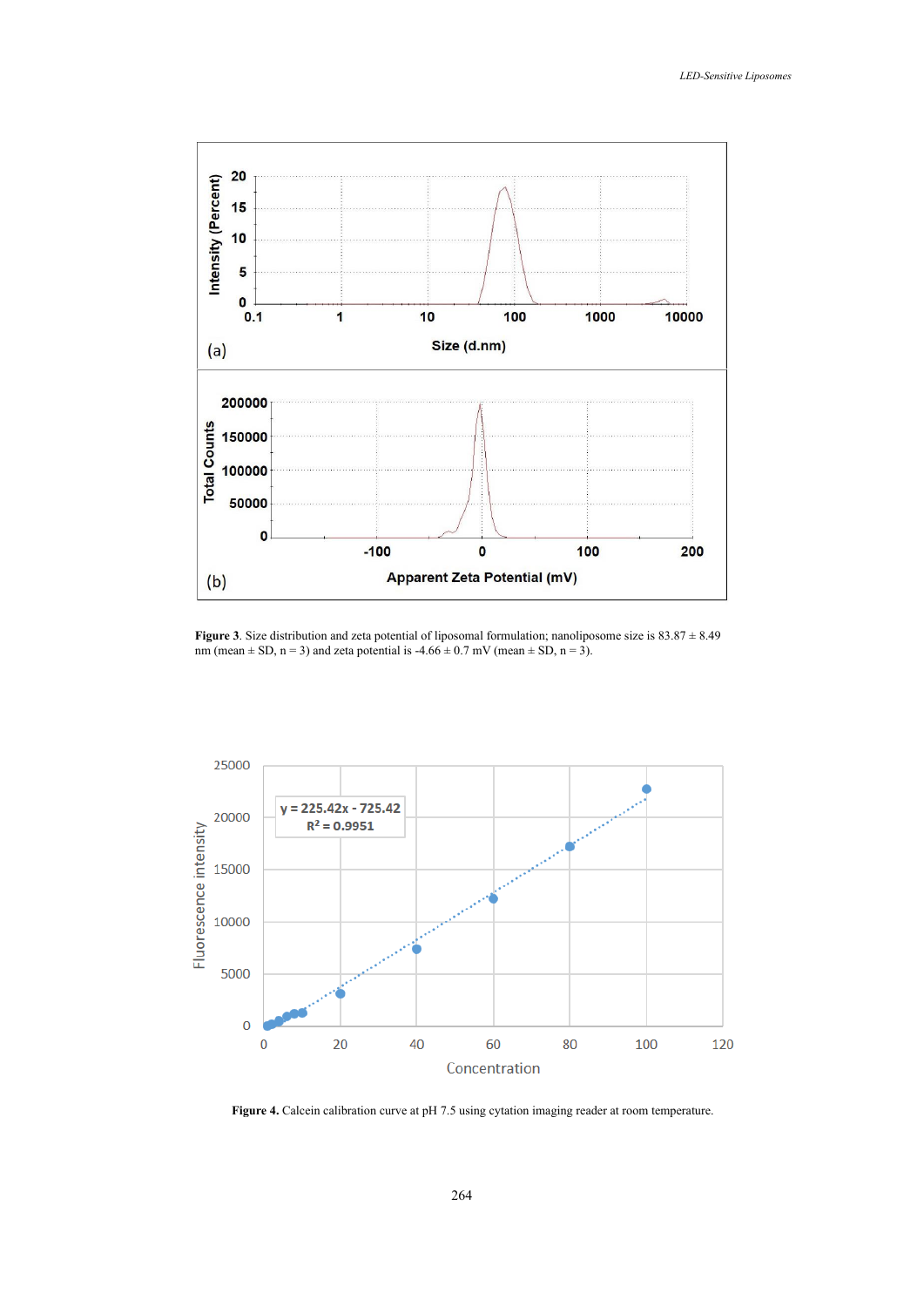Figure 3 shows particle size and zeta potential of prepared liposomes obtained by nanozetasizer. Liposomes showed a partially negative zeta potential of  $-4.66 \pm 0.7$  mV (mean  $\pm$  SD, n = 3). In term of size, liposomes showed a particle size of  $83.87 \pm 8.49$  nm (mean  $\pm$  SD,  $n = 3$ ) in good agreement with AFM results. Their PDI was 0.163, which represent a good uniformity, in good agreement with imaging results.

# *Calcein calibration curve*

Calibration curve was drawn up from 10-9 to 10-7 mM calcein using 11 concentrations at pH 7.5 (Figure 4). Calcein concentration vs. intensity showed a good linear relationship  $(R^2 = 0.995)$  over the studied range (Figure 4).

### *Release of calcein from liposomes*

Figure 5 shows calcein release from liposomes in several conditions including lysis with methanol, placing in darkness and exposing to the indoor daylight, sunlight, sunlight exposure using vials covered with an opaque film (to study the thermal effect of sunlight), white LED light, red LED light, green LED light and blue LED light. In this study, liposome lysis by methanol which have the maximum release, was considered as 100% release and other liposomal formulations were evaluated in comparison to this value.

According to the results shown in Figure 5, liposomes, placed in darkness (at room temperature) and opaque vials exposed to sunlight showed no significant release over time, while exposing to the indoor daylight and direct sunlight led to up to 10 and 34% release, respectively. White LED with approximately 50% release, showed the highest effect (Figure 5). Light insensitive liposomal formulation (without  $DC_{8,9}PC$ ) also did not show any calcein release. Statistical analysis showed that the difference between sunlight and indoor daylight  $(P-value = 0.000)$ and white LED and sunlight  $(P\text{-value} = 0.021)$ are significant. These results show that the  $DC_{80}PC$  liposomes release their cargo only in the presence of light and that the effect of light is not a thermal effect. These results indicate that liposomes should be kept in darkness to prevent any possible release due to light from other sources such as daylight. Therefore, such systems require special packaging. However, heating by sunlight did not result in release of the cargo and no protection is required in this regard.

 $DC_{89}PC$  is a lipidic monomer which will be polymerized when exposed to the light as demonstrated by Yavlovich, *et al.* (54), using  $DC_{8.9}PC$ -containing liposomes exposed to UV laser radiation for up to 45 min. Application of LED in our system provides some advantages.



Figure 5. Comparison of release percentage of the nanoliposome formulation exposed to various conditions and LEDs at room temperature. Lysis with methanol was considered as 100%. Data are mean  $\pm$  SD (n = 3). ND: Not Detected.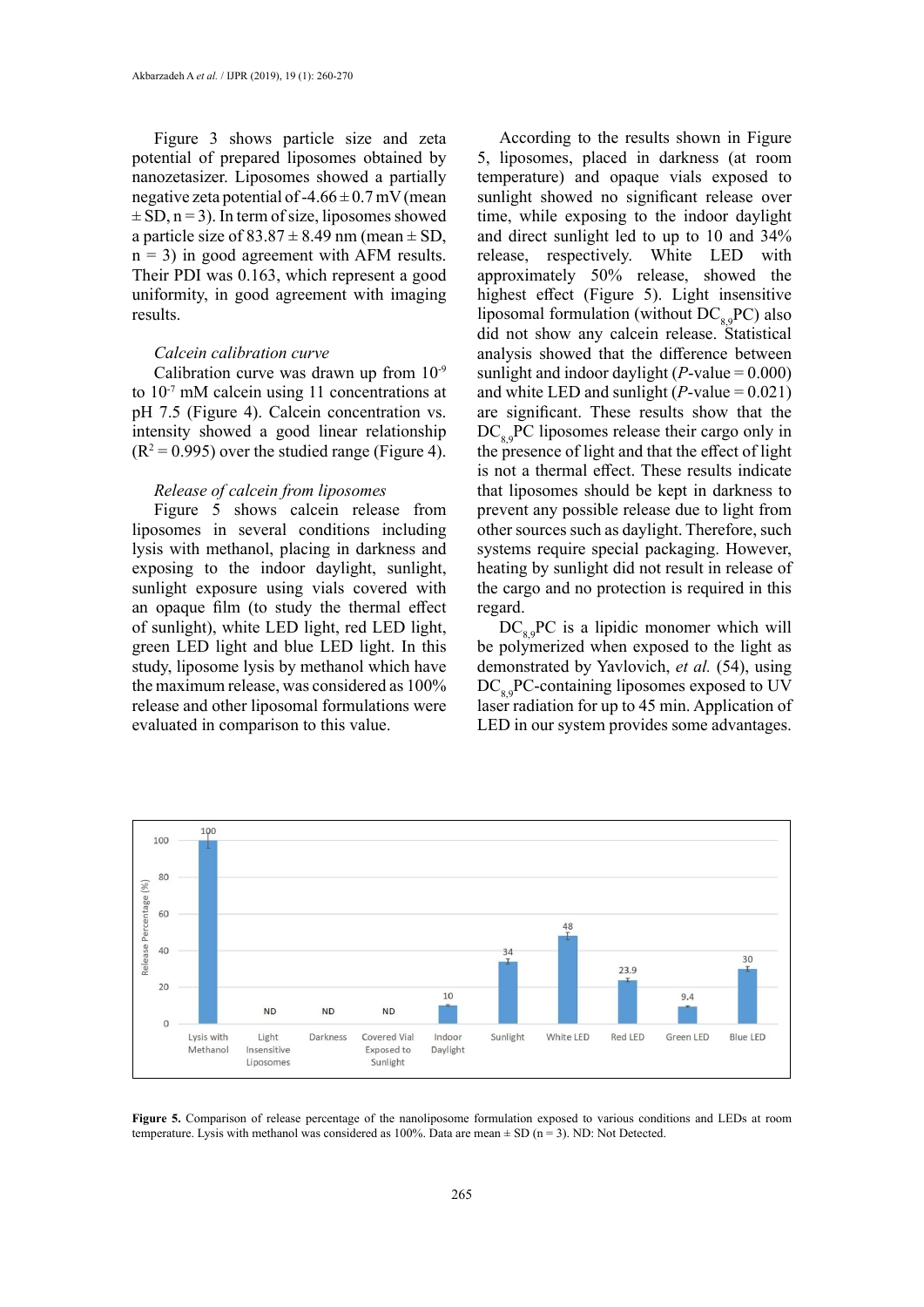In comparison to laser, LED is much safer and more user friendly with lower cost (55, 56). Besides this, the LED used in the present investigation is in the wavelength range of visible light that is safer than UV.

It worth to note that Kenaan *et al.* (53) studied  $DC_{80}PC$  reactions with UV irradiation and showed that exposing  $DC_{8,9}PC$  liposomes to UV radiation could result in oxidative reactions and formation of products such as ketones, aldehydes and alcohols, in a timedependent manner and if they are exposed to UV for more than 8 min. Accordingly, and in spite of the fact that LED is expected to be safer than UV, the radiation time in the present investigation was chosen to be 5 min to reduce such a risk. However, further studies are required to assess reactions of these lipids with LED lights.

Our results show that light-triggered calcein release from liposomes depends on light type and intensity. Exposure to sunlight showed higher release than indoor daylight (10% vs 34%). Intensity of sunlight is about 2000 times of that of indoor daylight. Considering our results (Figure 5) and light properties (Table 1), we can conclude that the sensitivity of liposomes to light more depends on the type (wavelength) of the light than to intensity. This is in good agreement with Leung and Romanowski who suggested that wavelength is the most affecting factor on cargo release from light-sensitive liposomes (57). Each wavelength has a specific effect on a specific compound and, therefore, specific release percentage. Therefore, we cannot expect full release for all wavelengths, even by increasing the intensity. This will explain the small difference in calcein release between sunlight and indoor-daylight, in spite of huge difference between their intensities.

White light contains all the wavelengths in the visible area. There are some reports about different effects of various wavelengths on biological materials. P. Moore, *et al.* investigated the effect of wavelength on proliferation of cultured murine cells and concluded that both wavelength and cell type influence the cell proliferation response to low intensity laser irradiation (58). It has also been shown that different doses and wavelengths of low-level laser therapy (LLLT) show different

effects on cytochrome-c oxidase activity in intact skeletal muscle of rats (59). Wang *et al.* also reported that photobiomodulation of human adipose-derived stem cells under different wavelengths operates via different mechanisms of action (60). However, there is no systematic study on the effects of wavelength of light on the release of cargos from light-sensitive liposomes and to the best of our knowledge, reported experiments in the literatures usually deal with only one wavelength (57, 61, 62).

To determine which part of white LED shows more effect, we studied several wavelengths (red, green and blue) in the present investigation. These wavelengths are used for clinical and cosmetic applications. For instances, red range of wavelengths is used in wrinkles, scars, and persistent wounds treatments, green range of wavelengths is used for skin calming, anti-aging and increasing the collagen in the skin and blue range of wavelengths is used for treatment of acne vulgaris, combination therapy and seasonal affective disorders (63).

Our findings indicate that different wavelengths show different effects on calcein release from liposomes. The highest release was observed for blue LED with about 30% calcein release, followed by 24% release by red LED (Figure 5). Green LED showed lowest amount of calcein release (less than 10%) (Figure 5). Statistical analysis show that the differences between all light LEDs (blue, green and red) or these lights with white LED, are significant ( $P$ -value < 0.003). Their effects on release are different and red LED with the lowest intensity was more effective than green light, by about 2.5 times. These data are in good agreement with Leung and Romanowski who have suggested that wavelength is the most affecting factor on cargo release from light-sensitive liposomes (57).

### **Conclusion**

The present investigation introduces a LED sensitive liposome that works through photopolymerization, as a novel responsive drug delivery system. LED is widely employed in phototherapy and combination of this technique with sensitive liposomal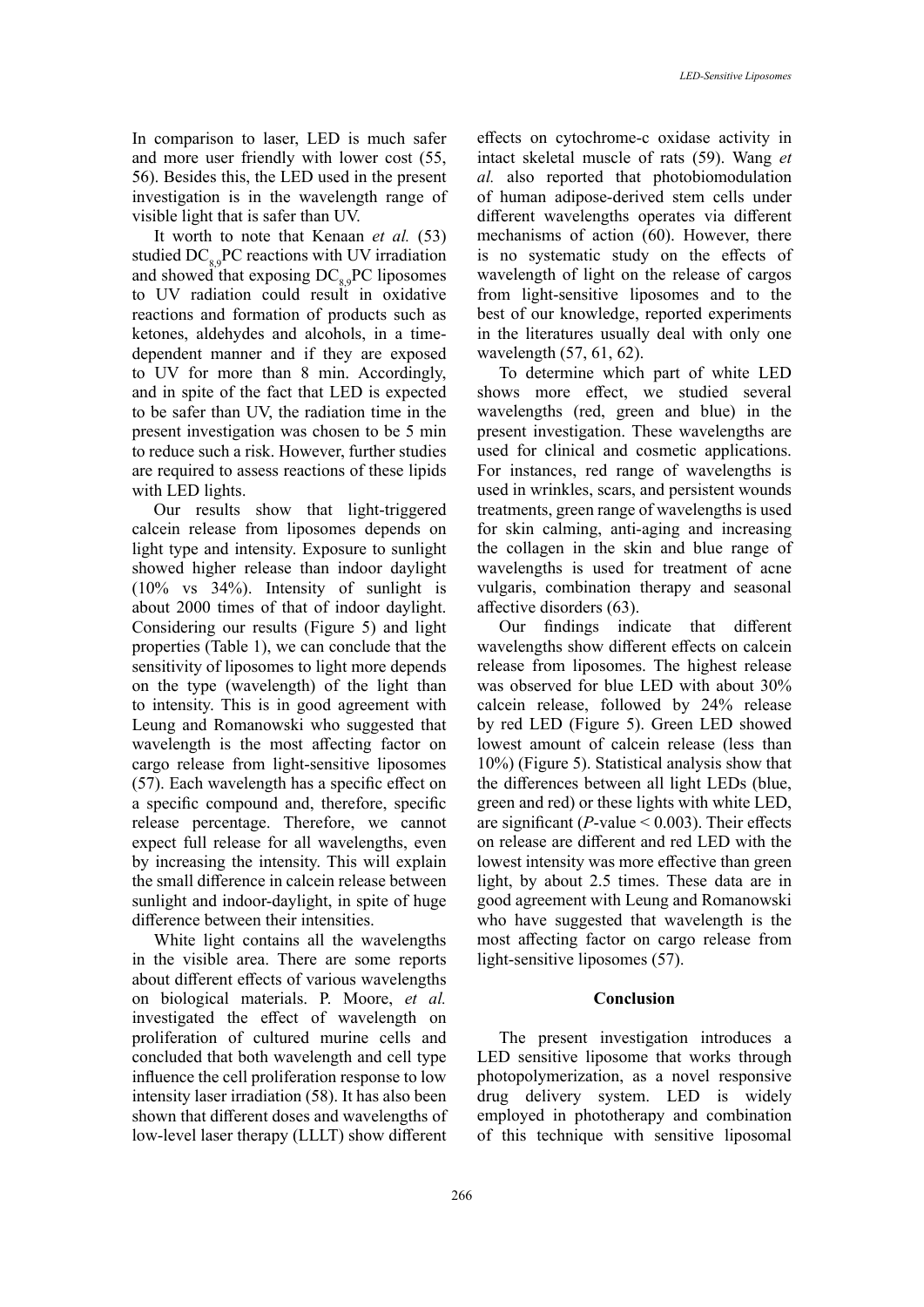systems can provide several benefits such as drug therapy for healing during phototherapy. Different agents such as healing agents, peptides, and anti-inflammatory drugs that can improve photo-therapy or decrease its side effects, can be loaded in such liposomes. LED-sensitive liposomes can be used for other applications as well such as responsive topical drug delivery systems or delivery of different agents for cosmetic purposes such as anti-wrinkle peptides. Our results also show that the sensitivity of liposomes to LED is type (wavelength) dependent. Such a property allows adjustment of the treatment through controlling the release of the cargo by using proper light. Our results also show that such liposomes should be kept in darkness to prevent any possible release due to light from other sources such as daylight. Therefore, such systems require special packaging. However, heating by daylight does not result in release of the cargo. Further studies are required to fully explain this area of drug delivery.

## **Acknowledgement**

This work is a part of PhD thesis of Afsoon Akbarzadeh, at the school of Pharmacy, Shahid Beheshti University of Medical Sciences (SBMU) and was financially supported by Vice Chancellor in Research and Technology, SBMU. We also would like to thank engineer M. Amirpour for his kind consultation during LED system design.

### **References**

- 1. Saffari M, Moghimi HR and Dass CR. Barriers to liposomal gene delivery: from application site to the target. *Iran. J. Pharm Res*. (2016) 15: 3-17.
- 2. Movassaghian S, Moghimi HR, Shirazi FH, Koshkaryev A, Trivedi MS and Torchilin VP. Efficient down-regulation of PKC-α gene expression in A549 lung cancer cells mediated by antisense oligodeoxynucleotides in dendrosomes. *Int. J. Pharm.* (2013) 441: 82-91.
- 3. Alinaghi A, Rouini M, Daha FJ and Moghimi H. The influence of lipid composition and surface charge on biodistribution of intact liposomes releasing from hydrogel-embedded vesicles. *Int. J. Pharm.* (2014) 459: 30-9.
- 4. Luo D, Carter KA, Razi A, Geng J, Shao S, Giraldo D, Sunar U, Ortega J and Lovell JF. Doxorubicin

encapsulated in stealth liposomes conferred with light-triggered drug release. *Biomaterials* (2016) 75: 193-202.

- 5. Kono K, Takashima M, Yuba E, Harada A, Hiramatsu Y, Kitagawa H, Otani T, Maruyama K and Aoshima S. Multifunctional liposomes having target specificity, temperature-triggered release, and nearinfrared fluorescence imaging for tumor-specific chemotherapy. *J. Control. Release* (2015) 216: 69- 77.
- 6. Wu G, Mikhailovsky A, Khant HA, Fu C, Chiu W and Zasadzinski JA. Remotely triggered liposome release by near-infrared light absorption via hollow gold nanoshells. *J. Am. Chem. Soc.* (2008) 130: 8175-7.
- 7. Reimhult E. Nanoparticle-triggered release from lipid membrane vesicles. *New Biotechnol.* (2015) 32: 665-72.
- 8. Zhao Y, Ren W, Zhong T, Zhang S, Huang D, Guo Y, Yao X, Wang C, Zhang W-Q and Zhang X. Tumor-specific pH-responsive peptide-modified pH-sensitive liposomes containing doxorubicin for enhancing glioma targeting and anti-tumor activity. *J. Control. Release* (2016) 222: 56-66.
- 9. Jiang L, Li L, He X, Yi Q, He B, Cao J, Pan W and Gu Z. Overcoming drug-resistant lung cancer by paclitaxel loaded dual-functional liposomes with mitochondria targeting and pH-response. *Biomaterials.* (2015) 52: 126-39.
- 10. Guo H, Chen W, Sun X, Liu Y-N, Li J and Wang J. Theranostic magnetoliposomes coated by carboxymethyl dextran with controlled release by low-frequency alternating magnetic field. *Carbohydr. Polym.* (2015) 118: 209-17.
- 11. Rodzinski A, Guduru R, Liang P, Hadjikhani A, Stewart T, Stimphil E, Runowicz C, Cote R, Altman N and Datar R. Targeted and controlled anticancer drug delivery and release with magnetoelectric nanoparticles. *Sci. Rep.* (2016) 6: 20867.
- 12. Crasto GJ, Kartner N, Reznik N, Spatafora MV, Chen H, Williams R, Burns PN, Clokie C, Manolson MF and Peel SA. Controlled bone formation using ultrasound-triggered release of BMP-2 from liposomes. *J. Control. Release* (2016) 243: 99-108.
- 13. Klibanov A, Du Z and Diakova G. Ultrasoundtriggered tumor therapy with doxorubicin-liposomemicrobubble complexes in a subcutaneous murine colon adenocarcinoma model. *J. Ther. Ultrasound* (2015) 3: P66.
- 14. Lajunen T, Nurmi R, Kontturi L, Viitala L, Yliperttula M, Murtomäki L and Urtti A. Light activated liposomes: functionality and prospects in ocular drug delivery. *J. Control. Release* (2016) 244: 157-66.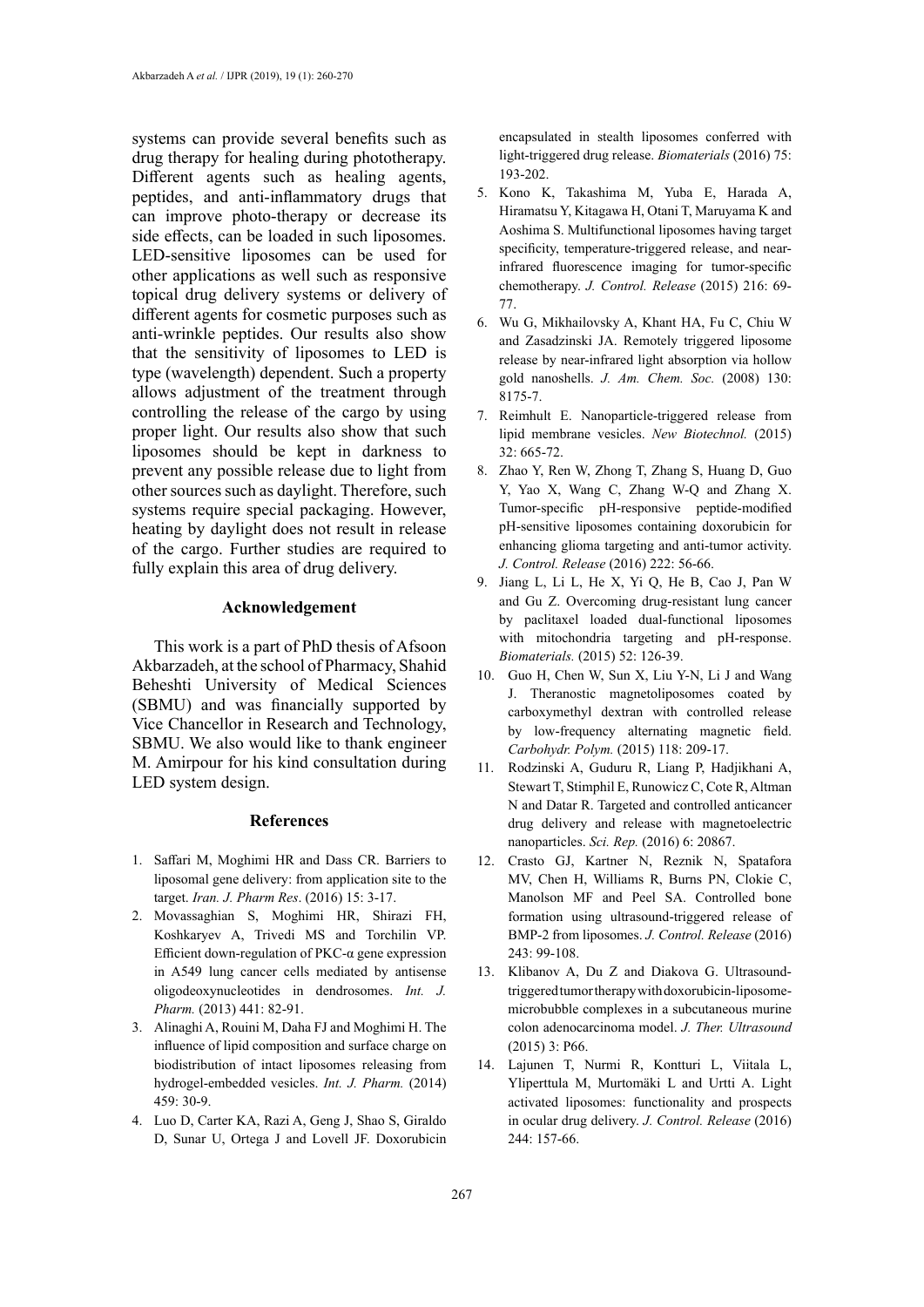- 15. Huu VAN, Luo J, Zhu J, Zhu J, Patel S, Boone A, Mahmoud E, McFearin C, Olejniczak J and de Gracia Lux C. Light-responsive nanoparticle depot to control release of a small molecule angiogenesis inhibitor in the posterior segment of the eye. *J. Control. Release* (2015) 200: 71-7.
- 16. Garza Z, Born M, Hilbers P and Liebmann J. Visible Light Therapy: Molecular Mechanisms and Therapeutic Opportunities. *Curr. Med. Chem.* (2018) 25: 5564-77.
- 17. Wang Z, Tang X, Wang X, Yang D, Yang C, Lou Y, Chen J and He N. Near-infrared light-induced dissociation of zeolitic imidazole framework-8 (ZIF-8) with encapsulated CuS nanoparticles and their application as a therapeutic nanoplatform. *Chem. Comm.* (2016) 52: 12210-3.
- 18. Teuschl A, Balmayor ER, Redl H, van Griensven M and Dungel P. Phototherapy with LED light modulates healing processes in an *in-vitro* scratchwound model using 3 different cell types. *Dermatol. Surg.* (2015) 41: 261-8.
- 19. Zhang H, Liu S, Yang X, Chen N, Pang F, Chen Z, Wang T, Zhou J, Ren F and Xu X. LED Phototherapy With Gelatin Sponge Promotes Wound Healing in Mice. *Photochem. Photobiol*. (2017) 94: 179-85.
- 20. Ebbesen F, Madsen PH, Vandborg PK, Jakobsen LH, Trydal T and Vreman HJ. Bilirubin isomer distribution in jaundiced neonates during phototherapy with LED light centered at 497 nm (turquoise) vs. 459 nm (blue). *Pediatr. Res.* (2016) 80: 511.
- 21. Asnaashari M, Mojahedi SM, Asadi Z, Azari-Marhabi S and Maleki A. A comparison of the antibacterial activity of the two methods of photodynamic therapy (using diode laser 810 nm and LED lamp 630 nm) against Enterococcus faecalis in extracted human anterior teeth. *Photodiagn. Photodyn.* (2016) 13: 233-7.
- 22. Dong Y, Zhou G, Chen J, Shen L, Jianxin Z, Xu Q and Zhu Y. A new LED device used for photodynamic therapy in treatment of moderate to severe acne vulgaris. *Photodiagn. Photodyn.*  (2016) 13: 188-95.
- 23. Huang Y, Yu L, Ren J, Gu B, Longstaff C, Hughes AD, Thom SA, Xu XY and Chen R. An activatedplatelet-sensitive nanocarrier enables targeted delivery of tissue plasminogen activator for effective thrombolytic therapy. *J. Control. Release*  (2019) 300: 1-12.
- 24. Oliveira-Silva T, Suzuki L, Kato I, Deana A, Ribeiro M and Prates R. *In-vitro* Effect Photodynamic Therapy With Led And Methylene Blue On Candida Albicans Pretreated With Glucose. *Lasers Surg. Med.* (2016) 48: 53-4.
- 25. Haak C, Togsverd-Bo K, Thaysen-Petersen D, Wulf H, Paasch U, Anderson R and Haedersdal M. Fractional laser-mediated photodynamic therapy of high-risk basal cell carcinomas–a randomized clinical trial. *Brit. J. Dermatol*. (2015) 172: 215-22.
- 26. Morries LD, Cassano P and Henderson TA. Treatments for traumatic brain injury with emphasis on transcranial near-infrared laser phototherapy. *Neuropsych. Dis. Treat.* (2015) 11: 2159-75.
- 27. Maharoof M, Khan SA, Saldanha PR and Mohamed R. Comparison of light emitting diode and compact fluorescent lamp phototherapy in treatment of neonatal hyperbilirubinemia. *Int. J. Contemp. Pediatr.* (2017) 4: 341-5.
- 28. Fang J, Liao L, Yin H, Nakamura H, Subr V, Ulbrich K and Maeda H. Photodynamic therapy and imaging based on tumor-targeted nanoprobe, polymer-conjugated zinc protoporphyrin. *Future Sci. OA.* (2015) 1: FSO4.
- 29. Henderson TA and Morries LD. Near-infrared photonic energy penetration: can infrared phototherapy effectively reach the human brain? *Neuropsych. Dis. Treat.* (2015) 11: 2191-2208.
- 30. Mreihil K, Madsen P, Nakstad B, Benth JŠ, Ebbesen F and Hansen TWR. Early formation of bilirubin isomers during phototherapy for neonatal jaundice: effects of single vs. double fluorescent lamps vs. photodiodes. *Pediatr. Res.* (2015) 78: 56-62.
- 31. Figurová M, Ledecký V, Karasová M, Hluchý M, Trbolová A, Capík I, Horňák S, Reichel P, Bjordal JM and Gál P. Histological assessment of a combined low-level laser/light-emitting diode therapy (685 nm/470 nm) for sutured skin incisions in a porcine model: a short report. *Photomed. Laser Surg.* (2016) 34: 53-5.
- 32. Mamalis A, Koo E, Isseroff RR, Murphy W and Jagdeo J. Resveratrol prevents high fluence red light-emitting diode reactive oxygen speciesmediated photoinhibition of human skin fibroblast migration. *PloS One.* (2015) 10: e0140628.
- 33. Li Y, Zhang J, Xu Y, Han Y, Jiang B, Huang L, Zhu H, Xu Y, Yang W and Qin C. The Histopathological Investigation of Red and Blue Light Emitting Diode on Treating Skin Wounds in Japanese Big-Ear White Rabbit. *PloS One* (2016) 11: e0157898.
- 34. Zhang L, Zhu X, Wang X, Li J, Gao F and Zhou G. Green light-emitting diodes light stimuli during incubation enhances posthatch growth without disrupting normal eye development of broiler embryos and hatchlings. *Asian. Austral. J. Anim.* (2016) 29: 1562-8.
- 35. Sahni J, Czanner G, Gutu T, Taylor S, Bennett K, Wuerger S, Grierson I, Murray-Dunning C, Holland M and Harding S. Safety and acceptability of an organic light-emitting diode sleep mask as a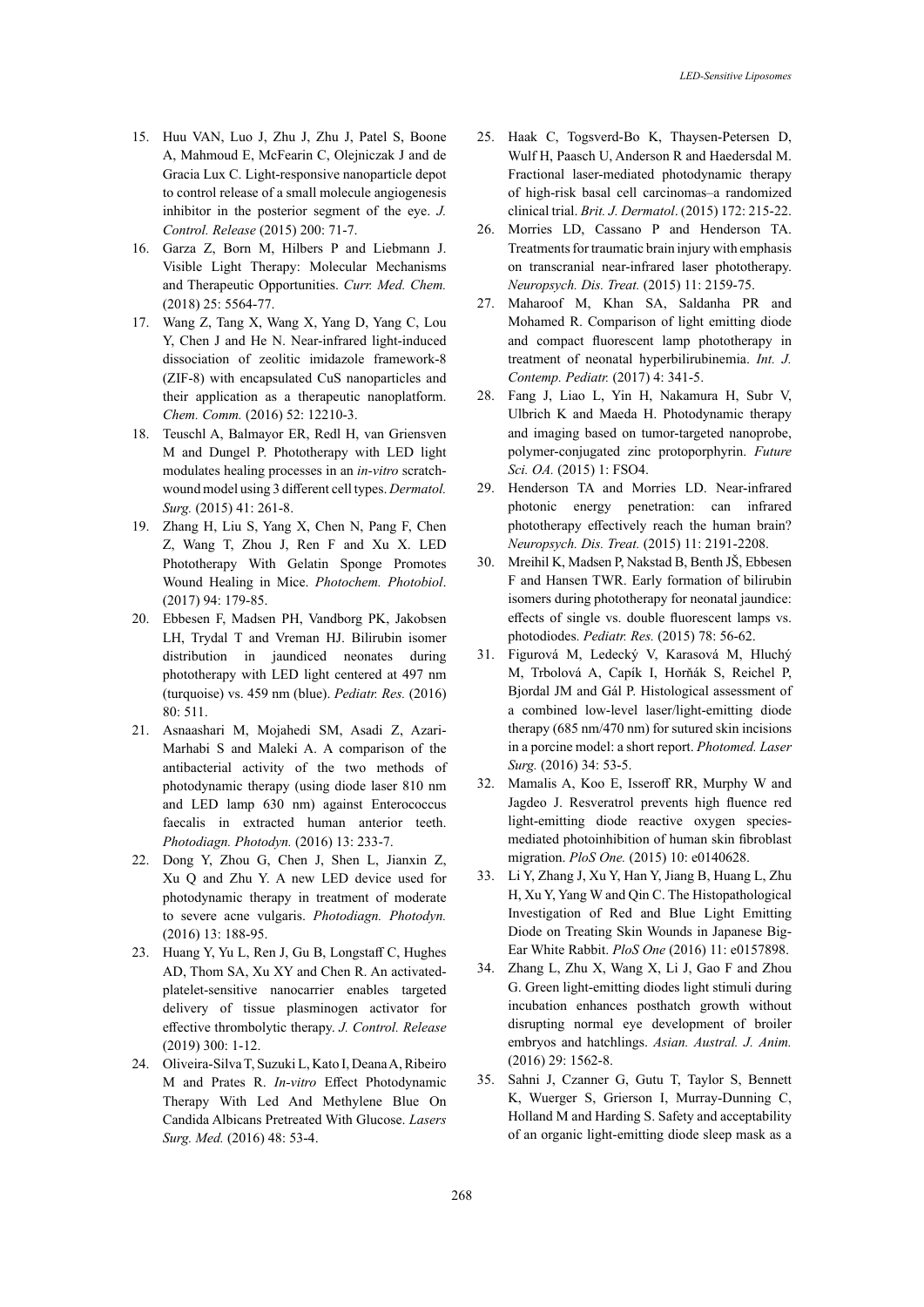potential therapy for retinal disease. *Eye* (2017) 31: 97-106.

- 36. Ventura BV, Al-Mohtaseb Z, Wang L, Koch DD and Weikert MP. Repeatability and comparability of corneal power and corneal astigmatism obtained from a point-source color light–emitting diode topographer, a Placido-based corneal topographer, and a low-coherence reflectometer. *J. Cataract. Refr. Surg.* (2015) 41: 2242-50.
- 37. Scholz P, Altay L and Fauser S. Comparison of subthreshold micropulse laser (577 nm) treatment and half-dose photodynamic therapy in patients with chronic central serous chorioretinopathy. *Eye* (2016) 30: 1371-7.
- 38. Opel DR, Hagstrom E, Pace AK, Sisto K, Hirano-ALi SA, Desai S and Swan J. Light-emitting diodes: a brief review and clinical experience. *J. Clin. Aesthet Dermatol.* (2015) 8: 36-44.
- 39. Baker A. Light-emitting diode red light therapy: evidence base for aesthetic indications. *J. Aesthet. Nurs.* (2016) 5: 478-82.
- 40. Yeh N, Ding TJ and Yeh P. Light-emitting diodes׳ light qualities and their corresponding scientific applications. *Renew. Sust. Energ. Rev.* (2015) 51: 55-61.
- 41. Owen WG and Lopez RG. End-of-production supplemental lighting with red and blue lightemitting diodes (LEDs) influences red pigmentation of four lettuce varieties. *HortScience* (2015) 50: 676-84.
- 42. Filippini M, Del Duca E, Negosanti F, Bonciani D, Negosanti L, Sannino M, Cannarozzo G and Nistico SP. Fractional CO2 laser: from skin rejuvenation to vulvo-vaginal reshaping. *Photomed. Laser. Surg.* (2017) 35: 171-5.
- 43. Brauer JA, Kazlouskaya V, Alabdulrazzaq H, Bae YS, Bernstein LJ, Anolik R, Heller PA and Geronemus RG. Use of a picosecond pulse duration laser with specialized optic for treatment of facial acne scarring. *JAMA Dermatol.* (2015) 151: 278- 84.
- 44. Passeron T, Genedy R, Salah L, Fusade T, Kositratna G, Laubach HJ, Marini L and Badawi A. Laser treatment of hyperpigmented lesions: position statement of the European Society of Laser in Dermatology. *J. Eur. Acad. Dermatol.* (2019) 33: 987-1005.
- 45. Luo D, Li N, Carter KA, Lin C, Geng J, Shao S, Huang WC, Qin Y, Atilla-Gokcumen GE and Lovell JF. Rapid light-triggered drug release in liposomes containing small amounts of unsaturated and porphyrin–phospholipids. *Small* (2016) 12: 3039-47.
- 46. Sharma NK and Kumar V. Triggerable liposomes:

newer approach in cytoplasmic drug delivery. In: Augustine R, Kalarikkal N, Oluwafemi OS, Joshy KS and Thomas S (eds.) *Nanomedicine and Tissue Engineering,* 1st ed. CRC Press, Boca Raton (2016) 221-42.

- 47. Yao C, Wang P, Li X, Hu X, Hou J, Wang L and Zhang F. Near-Infrared-Triggered Azobenzene- -Liposome/Upconversion Nanoparticle Hybrid Vesicles for Remotely Controlled Drug Delivery to Overcome Cancer Multidrug Resistance. *Adv. Mater.* (2016) 28: 9341-8.
- 48. Bisby RH, Mead C and Morgan CG. Wavelengthprogrammed solute release from photosensitive liposomes. *Biochem. Bioph. Res. Co.* (2000) 276: 169-73.
- 49. Callens M, Beltrami M, D'Agostino E, Pfeiffer H, Verellen D, Paradossi G and Van Den Abeele K. The photopolymerization of DC8, 9PC in microbubbles. *Colloid. Surf. A: Physicochem. Eng. Asps.* (2019) 568: 371-80.
- 50. Yavlovich A, Singh A, Blumenthal R and Puri A. A novel class of photo-triggerable liposomes containing DPPC: DC8, 9PC as vehicles for delivery of doxorubcin to cells. *BBA-Biomembranes.* (2011) 1808: 117-26.
- 51. Huang S-L and MacDonald RC. Acoustically active liposomes for drug encapsulation and ultrasoundtriggered release. *BBA-Biomembranes* (2004) 1665: 134-41.
- 52. Oku N, Kendall Da and MacDonald RC. A simple procedure for the determination of the trapped volume of liposomes. *BBA-Biomembranes* (1982) 691: 332-40.
- 53. Kenaan A, Cheng J, Qi D, Chen D, Cui D and Song J. Physicochemical analysis of DPPC and photopolymerizable liposomal binary mixture for spatiotemporal drug release. *Anal. Chem.* (2018) 90: 9487-94.
- 54. Yavlovich A, Singh A, Tarasov S, Capala J, Blumenthal R and Puri A. Design of liposomes containing photopolymerizable phospholipids for triggered release of contents. *J. Therm. Anal. Calorim.* (2009) 98: 97-104.
- 55. Sliney DH. Laser and LED eye hazards: safety standards. *Optics and Photonics News (OPN).*  (1997) 8: 31-7.
- 56. Brancaleon L and Moseley H. Laser and non-laser light sources for photodynamic therapy. *Lasers Med. Sci.* (2002) 17: 173-86.
- 57. Leung SJ and Romanowski M. Light-activated content release from liposomes. *Theranostics*  (2012) 2: 1020-36.
- 58. Moore P, Ridgway TD, Higbee RG, Howard EW and Lucroy MD. Effect of wavelength on low-intensity